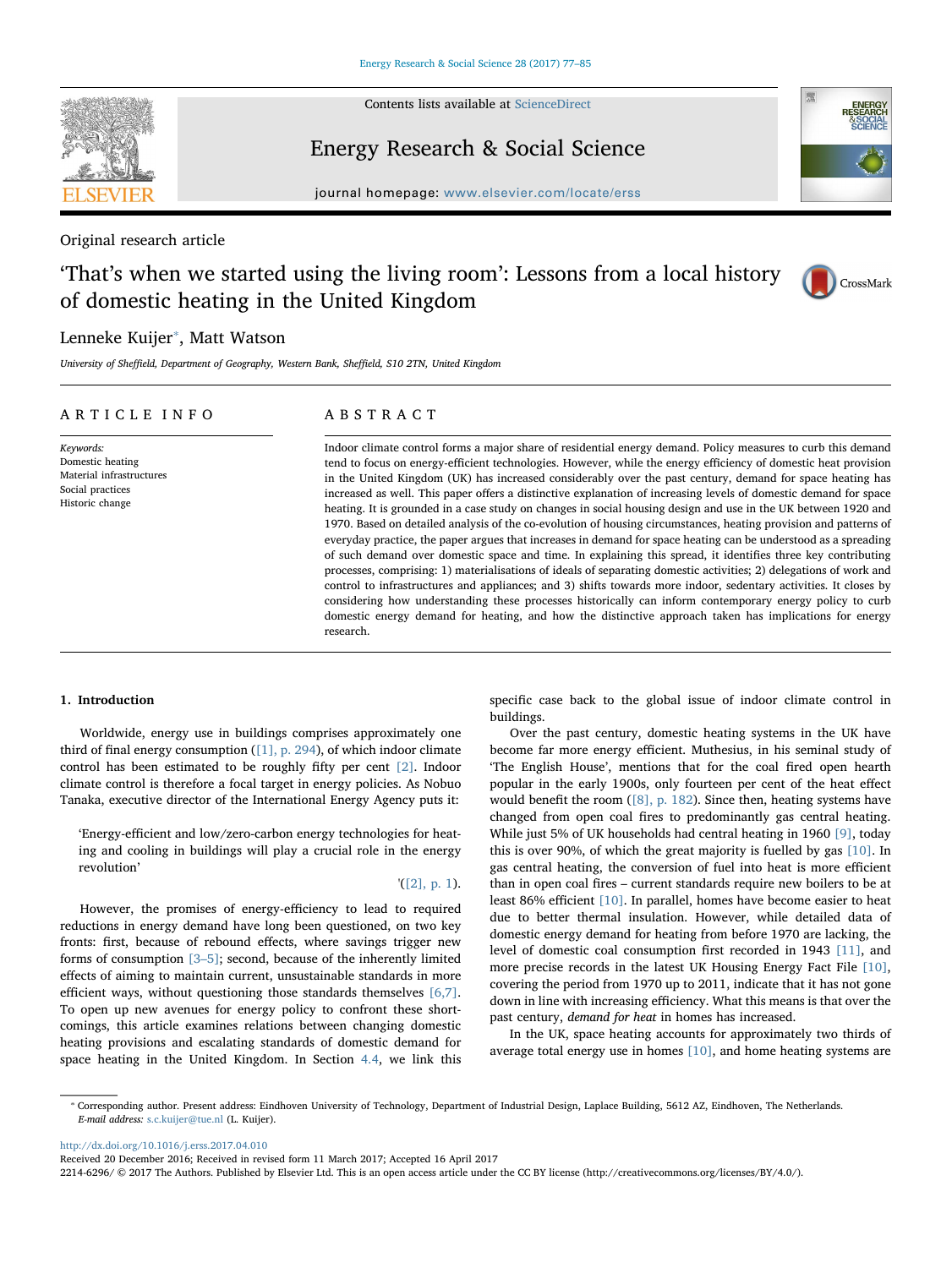held responsible for about 20% of the total UK carbon emissions [\[12\]](#page-7-8). Given the UK government's legal commitment to reduce carbon emissions by 2050 by 80% compared to 1990 emissions [\[13\],](#page-7-9) domestic heating is an explicit target area in national carbon policies [\[14\]](#page-7-10). However, while more efficient domestic heating systems feature prominently in envisioned futures – in the form of stimulating the uptake of heat pumps, district heating and thermal insulation [\[15,16\]](#page-7-11), efforts to address levels of demand for heat remain limited to measures stimulating households to 'turn down the thermostat by one degree centigrade' [\(\[16\], p. 90](#page-7-12); [\[15\], p. 80\)](#page-7-11). Although such measures have potential to render reductions in energy demand, we hold that a deeper understanding of the processes by which levels of domestic demand for heat have increased historically is necessary to inform policies with potential to achieve reductions on the scales required, because they engage with standards of home heating.

In pursuit of this agenda, the paper focuses on gaining a better understanding of the co-evolution of domestic heating provision and levels of demand for heat. The following section sets out existing understandings of increasing domestic demand for heating and outlines the theoretical and methodological starting points for the case study underlying this paper. After a description of the study's specific aims and methods, the paper moves on to introduce and work through three interrelated historic processes identified in the case, covering a time span between 1920 and 1970, which we argue to have played key roles in the spread of demand for space heating over domestic space and time. The case discussion closes by highlighting how insights into these historic, local processes shed new light on the dynamics of domestic demand for heating more broadly, and discusses some wider implications for energy policy.

# 2. Literature review: understanding the dynamics of domestic heating

While reports like the Housing Energy Fact File identify increases in demand for domestic heating over the past decades, explanations of this phenomenon remain speculative. Computational modelling of changes in the UK housing stock and levels of domestic energy demand for heating suggests an increase in average indoor temperatures from 13.7C in 1970 to 16.9C in 2008 [\[10\].](#page-7-6) The report mentions increasing home sizes, people heating their rooms to higher temperatures and heating more rooms for longer as possible explanations for this increase in heat demand [\(\[10\], p. 35](#page-7-6)). However, various housing surveys have found that the average size of newly built homes has gradually decreased since a peak in the 1950s [\[17,18\].](#page-7-13) Evans and Hartwich [\[19\]](#page-7-14), for example, use EU housing statistics to show that, for 1996, the average size of newly built homes was around 10% smaller in comparison to the existing stock. Moreover, Shipworth [\[20\]](#page-7-15) collected empirical data on changes in thermostat settings in owner occupied houses with central heating between 1984 and 2007, but found no evidence of higher temperature settings over time. This leaves the assumption that more rooms have become heated for longer.

A general explanation for this phenomenon, linking it to changes in heating provision, is that it was caused by the gradual transition from coal fires to gas central heating (notably, [\[21,22\]\)](#page-7-16). In these studies, which are grounded in theories of sociotechnical transitions [\[23,24\]](#page-7-17), the emphasis is upon processes of technological and institutional change, with changes in the demand for energy services – such as demand for heated spaces – discussed in abstract terms, and featuring mainly as consumer choice influenced by prices of energy services. An attention to the sociotechnical relations at stake in changes like these means such approaches offer a more sophisticated understanding that do those such as thermal modelling. However, the assumption that the diffusion of new energy technologies happened because they provided 'useful services to end users' ([\[25\], p. 84](#page-7-18)) passes over the fact that something must have changed in everyday life for these new technologies to become of use to large numbers of people.

Focusing more on changes in domestic demand for heating, a range of studies have engaged with indoor climate control from an end-user perspective. Shove et al. [\[7,26,27\]](#page-7-19) focus on notions of comfort and how they have changed over time in interaction with professional standards and heating technologies. Other studies focus more on heating practices, and how they are configured [28–[30\]](#page-7-20), or reconfigured when encountering new heating technologies, such as heat pumps [\[31\],](#page-7-21) or when moving home [\[32\]](#page-7-22). However, recent efforts in the area of understanding energy demand are arguing for an approach that views demand as an outcome of the full range of domestic activities, or practices [\[33\]](#page-7-23). Considering these practices as 'partly constituted by, and always embedded in material arrangements' [\(\[34\], p. 174\)](#page-7-24), implies a move away from thermal comfort in itself, towards situating changing expectations of comfort, or levels of demand for heat in understandings of 'how complexes of social practices and infrastructures develop together' ([\[34\], p. 175](#page-7-24)).

The account offered in this paper thus focuses on the intersections between material arrangements of the home and everyday domestic practices. Moreover, it builds on the idea that historical research can provide insights for contemporary energy challenges [\[35\]](#page-7-25). This facilitates a focus not on heating technologies themselves, or only on the practices involving direct engagement with them. Instead, of central concern are the ways demand for heat is implicated in the changing patterns of practices comprising daily life. Based on these starting points, energy demand for domestic heating is conceptualised as emergent from interactions between changes in material arrangements (infrastructures, heating systems, technologies, buildings) and temporal and spatial patterns of social practice in the home and beyond, such as cooking, shopping, bathing, eating, parenting, playing, doing homework, working, sleeping, getting around and more. In order to develop this account, the research underlying this paper aimed to gain an understanding of how changes in housing design, heating infrastructures and domestic practices interacted and shaped each other over time.

# 3. Methodology: capturing the co-evolution of practices and material arrangements

The account results from a research project the aim of which was to better understand how changes to the patterns of daily life, with consequence for energy demand, relate to changes in technologies, infrastructures and institutions of supply. The research was conducted between 20[1](#page-1-0)4 and 2016.<sup>1</sup> Exploring these relationships in line with the theoretical approach outlined above is empirically challenging, involving a level of detail which is only possible through focused qualitative research, enabled by a case study approach [\[36\]](#page-7-26). Our research aim led to an ambitious empirical strategy combining archival work with oral history interviewing, within a specific case study locale. Details of changes in housing design were obtained from archival material on municipally provided social housing – 'council houses', both on local and national scales. Related accounts of corresponding local changes in specific aspects of daily life were collected through oral history interviews.

Council housing was selected as a case study topic because of the accessibility of its detailed documentation over the extended period of fifty years, which also corresponds with the shift from coal fires to gas central heating. Council housing provision in the UK had its most active years from the 1920s to the 1970s and was responsible for a substantial portion of housing supply during this period so that by 1975, nearly one third of the UK housing stock consisted of council houses [\[37\]](#page-7-27). Council housing meant that local authorities commissioned the design and building of new estates, which were rented out, or in some cases sold to

<span id="page-1-0"></span> $1$  This project is part of the programme of research comprising the DEMAND (Dynamics of Energy, Mobility and Demand) centre – [www.demand.ac.uk.](http://www.demand.ac.uk)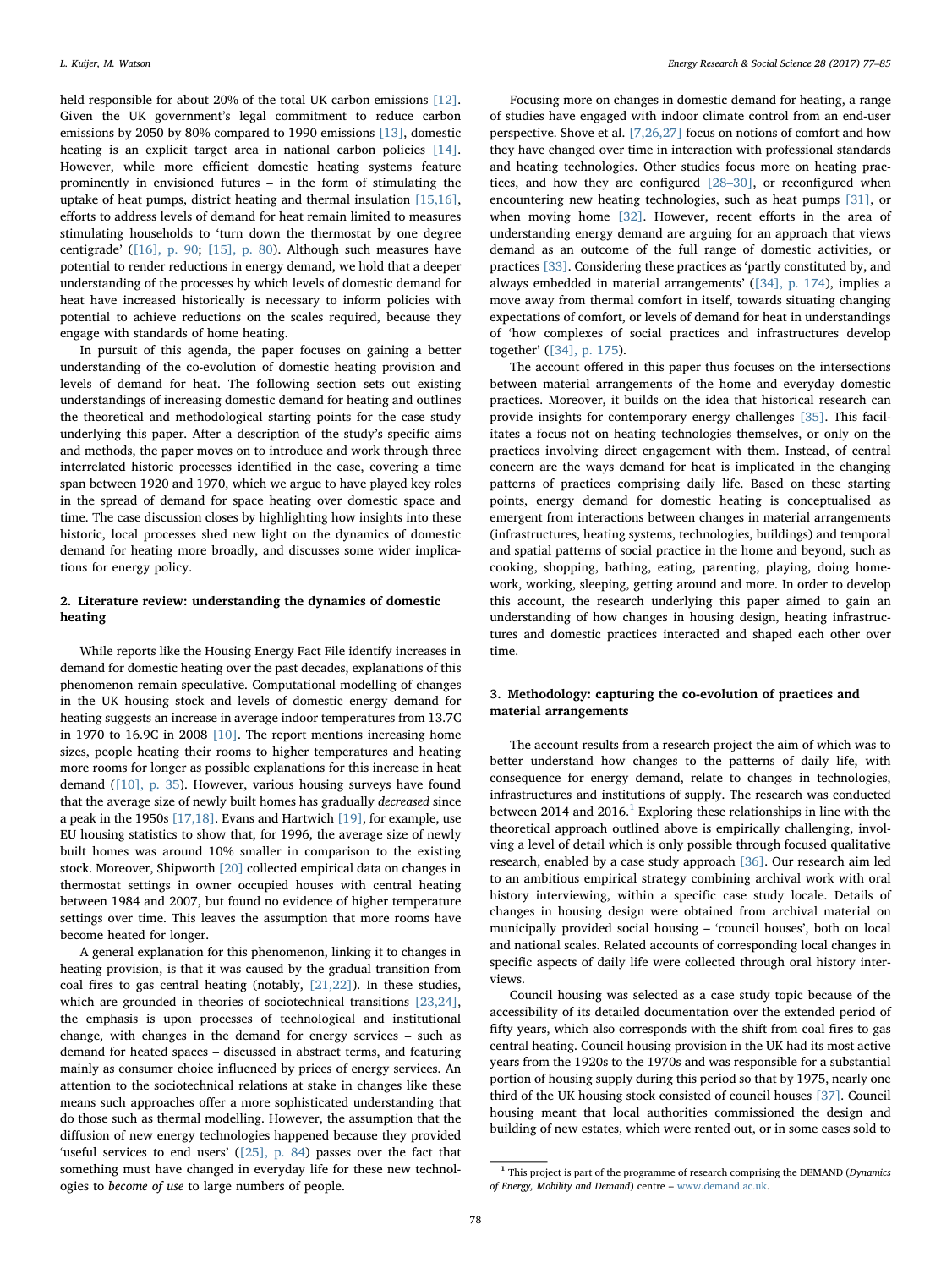#### <span id="page-2-0"></span>Table 1

Overview of social housing estates built in Stocksbridge included in the study.

| Estate name            | Years of     | Number of | Interviewees (see    |
|------------------------|--------------|-----------|----------------------|
|                        | construction | houses    | Table 2 for details) |
| Shay Lane              | 1923-1931    | 68        | Hilda                |
| Wilson Road            | 1925-1928    | 20        |                      |
| Royd                   | 1929-1939    | 42s       | Peter                |
| Pre-war Spink<br>Hall  | 1938-1940    | 180       | Beryl, Tom, Edward   |
| Post-war Spink<br>Hall | 1945-1948    | 80        | Panel 3              |
| Stubbin Farm           | 1946-1957    | 461       | Peter, Panel 3       |
| <b>East Whitwell</b>   | 1955-1968    | 434       | Bethan               |

selected candidates – mostly households needing rehousing following local slum clearance efforts, and employees of local businesses needing housing in the area – at rates that 'many of the working classes could afford' [\(\[38\], p. 220](#page-7-28)). Local authorities had to comply with national requirements in order to be eligible for central government funding, on which they were dependent for financing the estates. This publicly funded nature assured relatively detailed and accessible archives of plans, specifications and rationales.

The locale selected for the case study was Stocksbridge. Stocksbridge is a medium sized town on the outskirts of Sheffield in Northern England that actively built new estates over the full five decades in which council housing provision was at its peak. Between the mid 19th and mid 20th century, the town expanded quickly around the success of its central steel industry: the population grew from 7 households in 1851, to about 4.700 households in 1971 [\[39,40\].](#page-7-29) With increasing numbers of steel workers requiring (better) housing, the town council commissioned the building of a series of council estates. Between 1923 and 1968, six estates were built (in seven main phases), together comprising about 1.285 houses (overview in [Table 1\)](#page-2-0).

An historian on the research team selected, collected and analysed archival material from the Stocksbridge Urban District Council (SUDC) concerning council housing provision preserved in the Sheffield Archives. This material contained a detailed account of changes in building layout and specifications, as well as tenant's perspectives on local housing provisions in the form of direct correspondences, and indirect references in council minutes. These local data on housing design were supplemented with national data on changing housing design guidelines as published by three subsequent Local Government Board (LGB) housing committees: Tudor Walters [\[41\]](#page-7-30), Dudley [\[42\]](#page-7-31) and Parker Morris [\[43\].](#page-7-32) In the words of historians Ravetz and Turkington, these housing committees functioned as 'social reformers as well as designers' (1995, 149) and held ambitions to significantly improve housing standards. The Tudor Walters committee for example, expresses an ambition to 'profoundly influence and raise the general standard of housing' ([\[41\], Par 3\)](#page-7-30). To guide the building of homes for future tenants that improved standards of living, the detailed design recommendations necessarily incorporated visions and ideas about future, 'better' living, which were in part derived from prospective and actual tenants through surveys and consultations. This sequence of reports thus provides a certain perspective on actual and envisioned patterns of living in council housing.

In addition, the case study data included transcripts of eleven individual oral history interviews and four panel interviews with residents about daily life in Stocksbridge conducted by the authors ([Table 2](#page-3-0)). The interviews focused on capturing changes in daily life over time by asking people from different age groups to talk about the time in their life when they were between 20 and 35 years old. This setup was chosen in order to capture accounts from the perspective of adult household members in similar life stages, but different periods in time. With interviewees in ages between 48 and 90 years old (see [Table 2](#page-3-0)), primary coverage of the interviews ranged from the 1940s to

the 1980s. Because childhood memories and contemporary situations tended to come up in the interviews as well, secondary coverage ranged from the 1930s to the present.

Interviewees were recruited with the help of the local history society, a local university project, a senior citizens support group, flyers in public spaces, door to doors, and snowballing. The individual interviews lasted between one and two and a half hours and covered the following topics in varying order: discussing a floor plan of the house occupied during the focal age range of 20–35; describing the household's main activities on a typical day and week, and a detailed discussion of laundering, getting around (to work, school and shops), and keeping warm in winter. The four panel interviews, conducted in the setting of an elderly citizen support group, were set up to complement the individual interviews by going deeper into the topics of laundering, keeping warm, getting around and electrification, with a focus on the 1950s. The panels justified the expectation that collective discussion between respondents from a similar age group would elicit greater depth of collective recollection [\[45\].](#page-7-33) References to interviewees in the text are indicated using the interviewee pseudonym followed by their year of birth in brackets, e.g. Harry [1966].

The historic case study as a method was most appropriate for pursuing the research aims because it enabled multi-method attention to the interaction of relations and processes as they converge in a locality over time. However, the choice for this method also has limitations. Because the research findings are based on a specific type of housing, with a specific demographic of occupants, and a specific geographic locale, they cannot be considered representative for other types of housing, different socio-economic groups and other cultural contexts. For example, the rise of ideals of open plan homes, the implementation of electric or district heating, or particular issues concerning domestic cooling were not addressed in our case study, but will be significant in other locales (see for example [46–[48\]\)](#page-7-34). A comparative case study over a variety of housing types and geographic locales could have eased some of these limitations, but was not possible within the constraints of the project. Moreover, the case had to rely on indirect resources to gain insight into the specific setting and events studied, such as oral accounts based on memories, and a selection of documents from the archives of local and national authorities, which necessarily provides a partial account. Finally, with more time and resources, return interviews to discuss emerging key topics such as eating and cooking, interviews with former professionals involved in council housing, complemented with more diverse historic material could have provided a more nuanced view.

Data analysis set out to understand if, how and why more rooms had become heated for longer over the decades. It involved the coding of the fifteen interview transcripts in NVivo (a qualitative data analysis software), systematic comparisons of floor plans and specifications of the seven subsequent estates, and a detailed reading of local and national housing guidelines. During the process, data interpretations were regularly discussed within a multidisciplinary research team, and discussed with the local history society. Analysis first focused on identifying and explaining changes in spatial and temporal patterns of living, i.e., where and when did householders do what in the home and how did this change over the decades. This included a range of 29 different practices, identified through analysis of the material, such as television watching, receiving guests, cleaning and gardening. Next, it listed effects that these changes could have on levels of demand for heat in the home. Through this analysis, three key processes of change were identified. The processes described here are identifiable retrospectively as contributing to a particular result, namely that of increased levels of domestic demand for heating. They were, however, not orchestrated or deliberately directed towards producing this result, but happened to come together as such in the course of events. In making sense of how the use of heat in homes changed, these processes are helpful instruments because they tie together more or less related developments, trends and changes, in local and national governance ideals and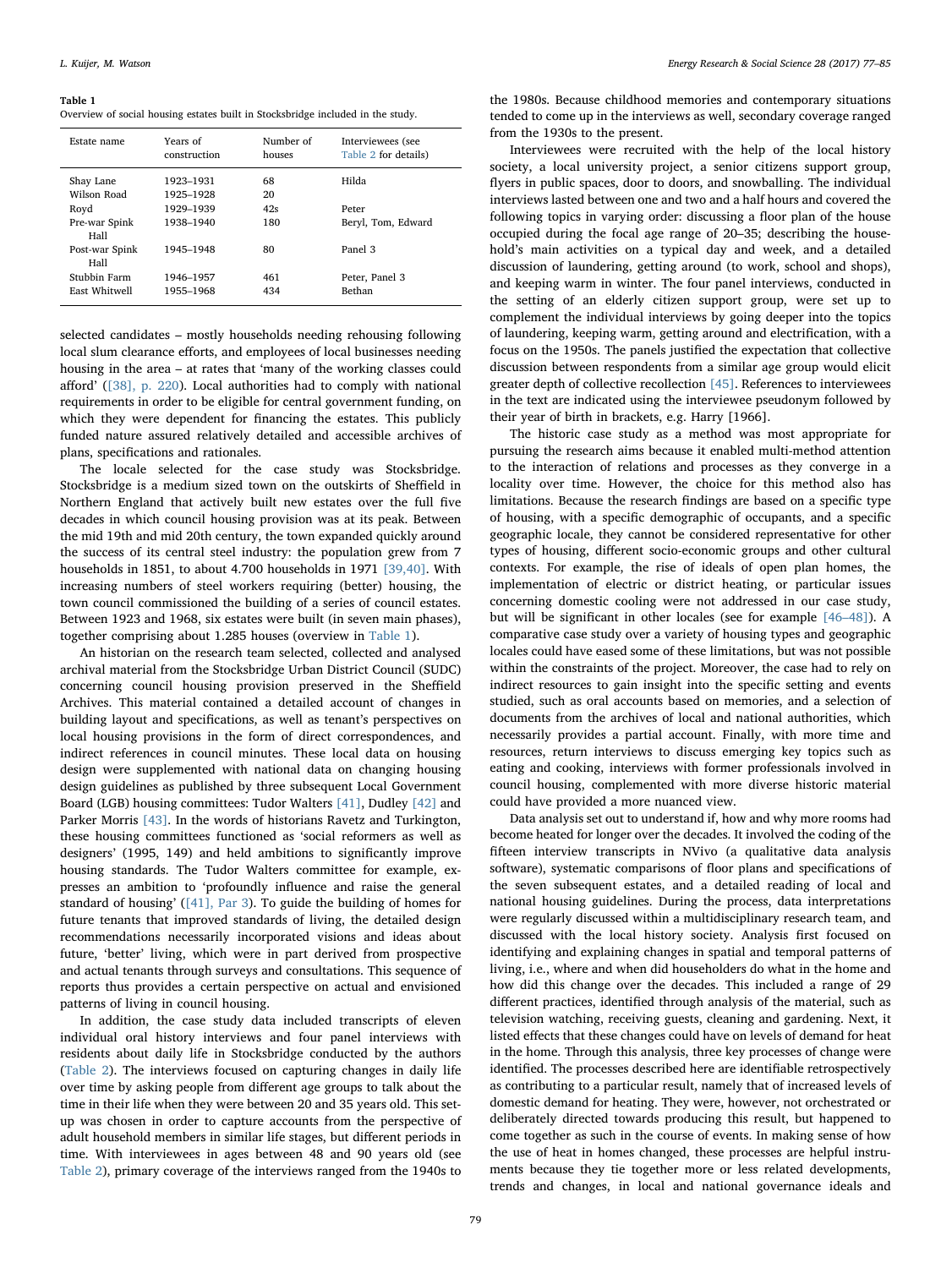<span id="page-3-0"></span>Table 2

Overview of interviewees.

| Interviewee pseudonym | Age at interview $[Y.O.B.]^a$                  | Period(s) discussed      | Estate/neighbourhood and tenure during the focal period or periods of the interview     |
|-----------------------|------------------------------------------------|--------------------------|-----------------------------------------------------------------------------------------|
| Harry                 | 48 [1966]                                      | 1970s-80s; 2000s         | Stocksbridge, owner occupied; Stocksbridge <sup>b</sup> , rented from council           |
| Peter                 | Appr. 60 $\lceil$ ~ 1955]                      | $1950s - 60s$            | Royd and Stubbin, rented from council                                                   |
| Barbara               | 65 [1954]                                      | 1950s: late 1970s-80s    | Sheffield, rented from council; out of town cottage, owner occupied                     |
| Beryl                 | 66 [1948]                                      | 1984–present             | Pre-war Spink Hall, rented from council, later owner occupied                           |
| Tom                   | Appr. 70 $\lceil$ ~ 1945]                      | 1976–present             | Pre-war Spink Hall, rented from council                                                 |
| John                  | 71 [1943]                                      | 1940s; late 1960s-70s    | Northeast Yorkshire town, council; Deepcar, owner occupied                              |
| Bethan                | 77 [1937]                                      | 1940s; 1960s-70s         | Wales, council; East Whitwell, council, later owner occupied                            |
| Hilda                 | 80 [1934]                                      | 1930s-40s; 1960s-present | Shay Lane, rented from council; Stocksbridge, owner occupied                            |
| Edward                | 83 [1932]                                      | 1982–present             | Pre-war Spink Hall, rented from council, later owner occupied                           |
| Phyllis               | 88 [1926]                                      | 1950s; 1980s-present     | Out of town terraced, private rent; Stocksbridge, steelworkers retirement home, private |
|                       |                                                |                          | rent                                                                                    |
| Doreen                | 90 [1923]                                      | 1930s-40s                | Deepcar, owner occupied                                                                 |
| Panels 1-4            | mainly in their 80s $\lceil \sim 1930s \rceil$ | 1950s                    | Various estates and tenures in Stocksbridge and Deepcar                                 |

<span id="page-3-2"></span><sup>a</sup> Year of birth is used together with pseudonyms to refer to interview participants in the text.

<span id="page-3-3"></span><sup>b</sup> Council flat built after focal period of study.

structures, technologies, housing design, public opinion and patterns of tenant's everyday lives. Moreover, once identified, they form vehicles that give the historic analysis contemporary relevance. This latter point will be elaborated on in a separate section on implications of the work for contemporary energy policy.

# 4. Findings and discussion: explaining increases in domestic demand for heat

The data from the case study provide material with which to construct a detailed narrative of how, between 1920 and 1970, a set of interrelated changes took place that together produced a spreading of demand for space heating throughout domestic space and time. This spread is not simply a consequence of a spreading of heating provisions over the home. From the 1920s onwards, the vast majority of houses in the Stocksbridge estates had heating provisions – in the form of open fireplaces – for most rooms of the house. However, interviews and archival material consistently indicate that in the earlier years of the study period, most of these provisions were hardly used. Taking account of changes in provisions, the following sections focus on how and why the use of space heating spread from one living room throughout the home, and from predominantly evening time to morning, daytime and night time. The final part of this section develops from this historical analysis to draw out contemporary policy implications.

#### 4.1. Materializations of ideals of separating domestic activities

The first key process is a materialization of ideals of separating domestic functions in the design of housing layouts and provisions. While certainly not the sole contributors, the local and national housing committees involved in council housing played important roles in this process. The analysis of changes in spatio-temporal patterns of domestic life between 1920 and 1970 indicates that the committees' progressive pursuit for a spatial separation of domestic functions – considered necessary to achieve improved standards of living in the form of more privacy, better hygiene and higher education – is clearly linked with increases in demand for space heating. Although the national recommendations were not directly instrumental in local design decisions [\[38\]](#page-7-28), their changing ideals and related design recommendations are reflected in the changing local estate plans. Because of the returning ideals of separating functions, changes in housing design created material arrangements by which domestic activities were enabled and facilitated to spread over the home. The following sections describe this process in more detail.

two upstairs bedrooms, and a living room and scullery<sup>[2](#page-3-1)</sup> downstairs, a main objective in the Tudor Walters report was to 'eliminate from the living-room the dirty work, and particularly the cooking of meals' (1918, Par 87). This was to be achieved by replacing the living room cooking range – a coal fired cooker and stove – with a single purpose heating device, and providing gas cookers in sculleries. Plans for the series of Stocksbridge estates built between the early 1920s and early post-war years (Shay Lane, Wilson Road, Royd and Spink Hall), show a phased shift of cooking provisions from the living room to the scullery. In 1944, the Dudley report suggested that the moving of cooking to the scullery had been successful. However, it also stated that eating had in many cases followed. This move was in a way welcomed by the committees of the time, because it freed the living room from the 'constant bustle of meals' and allowed it to become 'a quiet place for study, social intercourse and recreation' [\(\[42\], Par 40\)](#page-7-31). The need for which was expected to grow because of the rise of 'continued part-time education for all young people' ([\[42\], Par 27](#page-7-31)). But it was also frowned upon; 'eating alongside the sink' [\(\[9\], p. 156](#page-7-5)), in 'the housewife's workshop' prone to be filled with cooking smells and steam [\[49\]](#page-7-35) was felt inappropriate and undesirable by both local and national housing committees.

To address the issue of separating eating from cooking, a 1945 local housing committee in Stocksbridge recommends a ground floor plan with a working kitchen, dining room and living room layout, where a 'working kitchen' is an unheated space, deliberately made too small for a dining table. However, in spite of this attempt to force cooking and eating apart, 'the greater convenience of eating in the same room in which the food is cooked' [\(\[42\], Par 39\)](#page-7-31) turned out to be stronger than these material restrictions. The 1961 Parker Morris report therefore recommended 'kitchens with room in which to take at least some meals' ([\[43\], Par 6](#page-7-32)). Reflecting this acknowledgement, dining-kitchens start to appear in Stocksbridge in the 1950s, but the ideal of separate rooms for cooking, eating and living remained, for example in the Parker Morris recommendations to include a dining room where possible and the continued appearance of such rooms in larger homes in the post-war Stocksbridge estates.

The strategy of adding rooms to achieve a desired separation of functions was also used in the interwar years. The first wave of council housing had considerably more rooms than the '2-up and 2-down' houses repeatedly mentioned by interviewees as their predecessors. Tudor Walters recommended separate bathrooms – because 'the housewife does not want members of the family washing in the scullery when

In reference to the private sector terraces' '2-up and 2-down', with

<span id="page-3-1"></span><sup>2</sup> The scullery was the 'wet room' where activities like washing up, 'wet' parts of food preparation, personal washing and clothes washing would took place [\[9\]](#page-7-5).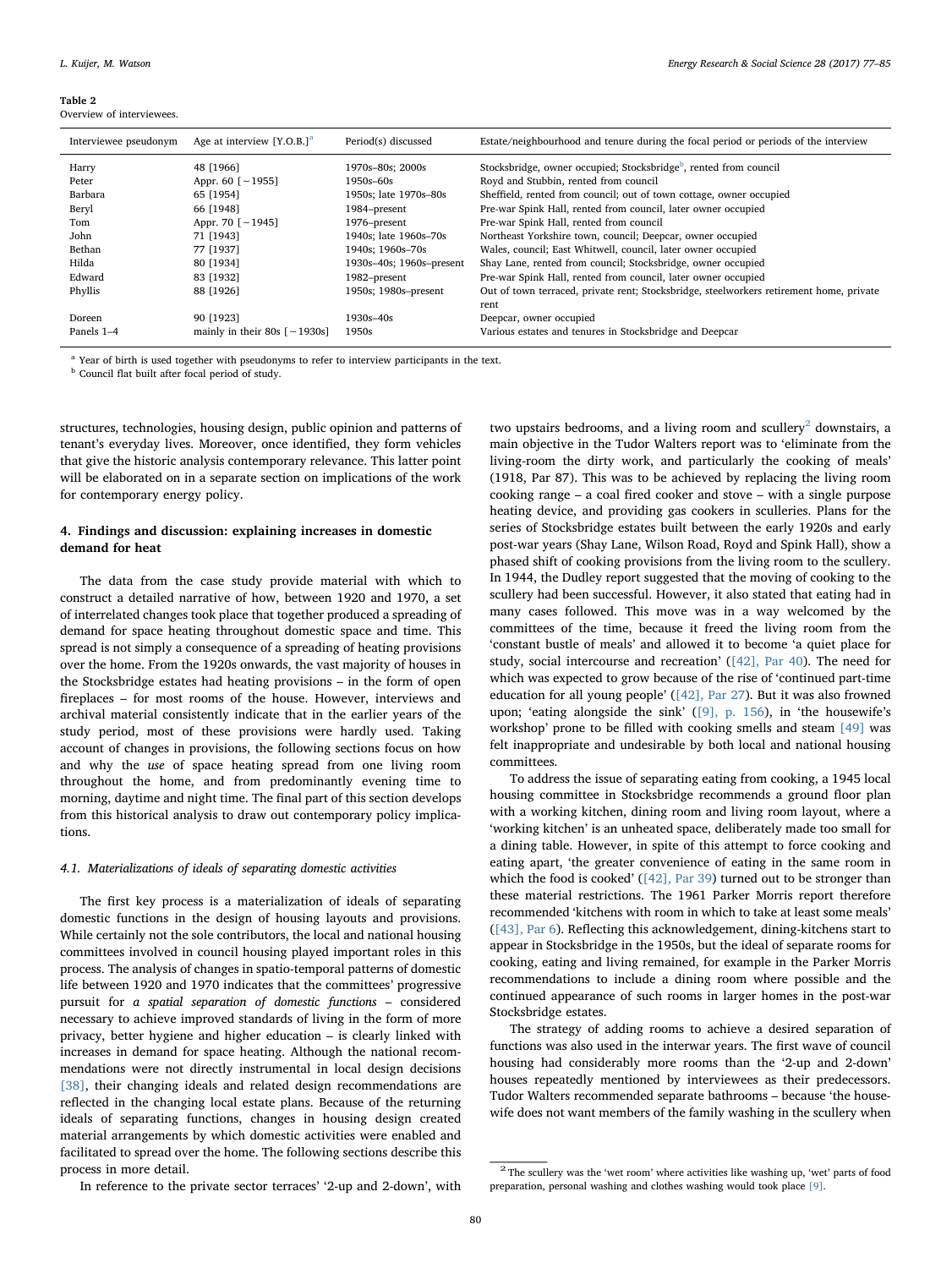she is busy preparing breakfast' [\(\[41\], Par 117](#page-7-30)), and at least three bedrooms to achieve 'adequate separation of the sexes' in family homes ([\[38\], p. 224](#page-7-28)). As becomes clear from a remark of Hilda [1934] that 'to come and have a bathroom, even though it was downstairs, it was luxury', reflects the generally positive attitudes towards these additional rooms among the interviewees, although for her it was mainly the luxury of having a toilet indoors with flowing water. The report also advocated the parlour as a third, formal downstairs room. After WWII, the parlour, which was by then considered 'old fashioned and obsolete' ([\[42\], Par 43\)](#page-7-31) disappeared from the local plans, but a third living room remained part of a portion of newly built homes in Stocksbridge in the form of the dining room. With bathrooms gradually settling upstairs, this new arrangement meant a shift to a '3–4 up, 2–3-down' arrangement.

In the early 1960s, the Parker Morris committee again identified a need for more domestic space to perform 'activities demanding privacy and quiet' ([\[43\], Par 6\)](#page-7-32), such as listening to records, watching television, do-it-yourself and homework. The latter of which was expected to grow because of further increases in the number of young people going to school longer.<sup>[3](#page-4-0)</sup> Given restrictions on adding yet more rooms, the committee found potential in existing rooms by observing that bedrooms were used 'for sleeping only' ([\[43\], Par 64\)](#page-7-32). Design recommendations, meant to convert bedrooms into 'bed-sitting rooms' ([\[43\], Par 36](#page-7-32)) for the first time explicitly included details of the heating system in use. While most council houses had heating provisions in the majority of rooms, repeated references to memories of 'the upstairs' as 'freezing' in the interviews indicate that these provisions (often open fires) were hardly used. This was recognised in the local housing committee report of 1945 which stated that;

# 'fires are not lighted in bedrooms except in case of sickness, nor are fires lighted in spare ground floor rooms except on rare occasions'  $[49]$ .

To remedy this problem, the council committee report recommends background central heating<sup>[4](#page-4-1)</sup> to be provided by a coal fired radiator system fed from a kitchen stove. In this arrangement, 'the housewife would thus have one continuously burning stove to tend' [\[49\].](#page-7-35) In line with this idea of making the heating of multiple rooms more convenient, Parker Morris recommended direct central heating in bedrooms – as opposed to indirect central heating from a radiator in the hallway – for cases 'where daytime and evening use of bedrooms is likely to be considerable' ([\[43\], App 2 Par 1\)](#page-7-32), thereby referring to the activities mentioned earlier, and in particular to doing homework.

To sum up, in the ideals of 'better' living expressed in the national and local housing committee reports, the pursuit of a separation of household functions – of cooking from 'living', eating both from 'dirty housework' and 'living', boys sleeping from girls sleeping, and activities such as personal washing, doing homework and listening to music from everything else – was a recurring preoccupation. These ideals underpinned rationales for adding rooms to the house (e.g., parlours, dining rooms, bathrooms, third bedrooms) and offering (or not) certain provisions in them (e.g., cookers in the kitchen and not in the living room, restricted space for eating in the kitchen, unheated 'working kitchens' and 'direct central heating' in the bedrooms). By creating certain housing circumstances and promoting ways of living associated with them – many of which are taken for granted today, these ideals and related material changes in housing designs have contributed to a spreading of activities formerly concentrated in a single living room throughout the home, and thus to a spreading of demand for space

heating across domestic space. However, they were not the only contributor to domestic demand for heat actually spreading over the home.

## 4.2. Delegations of work and control to infrastructures and appliances

As becomes clear from the above narrative, the committees were constrained, but also helped and inspired by changing social, technical and economic possibilities. Important in this respect was the 'extension of public services' [\(\[42\], Par 13](#page-7-31)), notably water, gas and electricity infrastructures that were taking place on over the same period.<sup>[5](#page-4-2)</sup> Changes to infrastructures of provision, and associated developments in end-use technologies facilitated a spread of space heating and heating-dependent activities throughout the home: cooking to the scullery, bathing to the bathroom and direct heating to the bedrooms. With pipes, rather than people carrying water, warmth and fuel, activities requiring heat and (warm) water no longer needed to be performed near the home's main coal fire. In addition, and as this section elaborates, the case study revealed another way in which these infrastructures and appliances contributed to increases in energy demand for domestic heating.

The second key process identified in the case study is the delegation of both domestic work and the control over certain domestic processes to infrastructures and related appliances. Delegation is a term that has been used to describe processes by which tasks previously undertaken by humans are delegated to machines and vice versa [\[50\].](#page-7-36) Various authors have argued that delegation transforms tasks and the webs of relations they are part of, of which the delegation of laundry work to washing machines is a well-known example [\[51\].](#page-7-37) The following section shows how delegation manifested in the case material and argues how it has fuelled a spreading of demand for space heating over domestic time. The connection of homes to electricity and gas infrastructure, together with the growing availability of portable gas and electric heat sources allowed for the coal fire in the main living room to be supplemented with what Dudley referred to as 'auxiliary sources of heat' in other rooms ([\[42\], Par 187](#page-7-31)). The interview material contains various examples of how, in the post-war period, dining rooms, bathrooms and bedrooms were heated by turning such appliances on briefly before the anticipated use of the room and turned off again when leaving. The Parker Morris report refers to this type of heating as 'shortperiod heating' [\(\[43\], App 2](#page-7-32)). Notably, this is a form of heating that makes little sense with a coal fired appliance because of the time and effort required to light it. The delegation of fuel supply for heating to gas or electricity infrastructure therefore entailed a major change in everyday life, which is nicely illustrated in this quote about a household obtaining their first gas fire in 1969:

'Well [the gas fire] stopped the yellow carpet – which we were stupid enough to buy in the first place – getting dirty. Because we had to bring the coal through …. And then of course it was instant. Wonderful, you didn't have to put the sticks in, the paper and the sticks, and the coal on top, then light everything and wait for it start, you know setting the coal going. It used to take ages to warm up when we came home from work. So having a gas fire, that was wonderful.'

Compared to solid fuel, gas fired heating is experienced as 'instant' because it can be switched on and off easily. This characteristic of gas

<span id="page-4-0"></span> $^3$  In the UK, education was made compulsory until the age of 15 in 1947, and to 16 in 1973. 4 'Background heating' refers to a system capable of heating the home to a temperature

<span id="page-4-1"></span>of 55F in bedrooms and 60F in the living room, meant to be combined with top-up heating with for example fireplaces, gas or electric fires.

<span id="page-4-2"></span><sup>5</sup> In Stocksbridge, town gas had been around since the late 19th century as a by-product in the production of coke for the steel industry. A gas mains connection seems to have been fairly standard in council housing from the first estate onwards except in some cases of all-electric homes. In 1925, the first homes in Stocksbridge were connected to electricity, and in 1950 the council decides to install electricity in all houses then still without it. Water mains seems to have been standard in all council housing. The interview data contains two cases of out of town cottages being connected to water mains after 1920, which was in the 1950 and late 1970 respectively.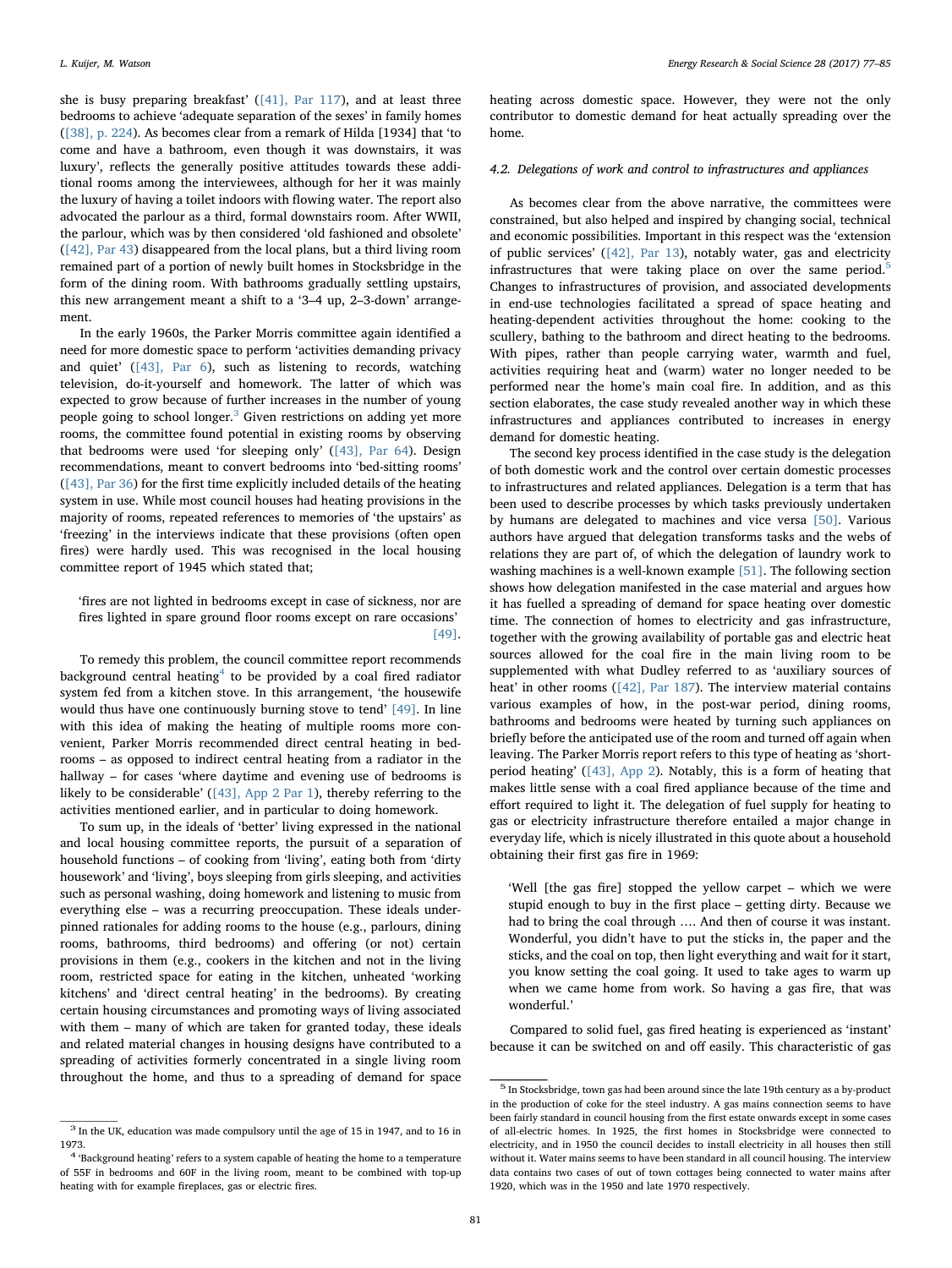fired heating enabled a reduction in the duration for which space heating was on, because the need for banking<sup>[6](#page-5-0)</sup> fires disappeared. However, the new possibility of short period heating also made it easier for households to heat homes for short periods, such as the morning time before going to work – a practice that was on the rise with increased female participation in the work force. There are two similar accounts in the interview material (John [1943] and Barbara [1954]) where working couples changed their heating system from a coal fire to a gas fire and then started using heating in the morning.

The radical differences, in terms of labour and coordination, between lighting and tending a coal fire and the 'switching' on or off of a gas fired heating system affected not only morning time. As becomes clear from the quote above, the coal fire would go out at night, or when people were away during the day simply because there was nobody to add fuel to it.<sup>[7](#page-5-1)</sup> This changed when fuel for the fire became supplied through gas pipes. With this change, ways of controlling the heating altered as well. For Hilda, [1934] – describing her current practice in a gas centrally heated home for example, 'leaving' the heating when she goes out and 'turning it down' at night does not mean that it will slowly go out like a coal fire. Instead, she explains how the heating will 'come on' automatically when the temperature drops below the value she has set on the thermostat. These examples show that the delegation of fuel supply to gas infrastructure, and the delegation of the need for active thermal monitoring and of control over when to add fuel to the system to thermostats has enabled homes to remain heated during times of absence or sleep.

To conclude this section, the delegation of work and control to utility infrastructures and related heating appliances has contributed to the spreading of space heating over the home, and notably, a spreading of heating in time, to 'short term' pockets of heat demand such as the time between getting up in the morning and leaving for work, and to times of people's absence or sleep. As the next section will argue however, these increases did not happen simply because there was now the technological possibility to heat more rooms for longer. In interaction with the development and spreading of new technological possibilities to heat the home, new practical arrangements and rationales necessarily developed for the use of these possibilities in everyday life.

## 4.3. New uses for heat – increases in sedentary, indoor activities

The third process identified in the case study is the development of new uses for heat, which involved a move towards more sedentary and indoor activities. Changes in the material arrangements of the council home implemented by local authorities have played a role in this trend, but there are other processes that have been primary contributors. So far, the processes identified have been discussed relatively narrowly in terms of the relationships at stake, where changes in spaces, heating provisions and activity are relatively closely connected. This final section links together a wider range of processes, trends, developments and changes with the narrative of growing domestic demand for space heating. After briefly discussing the role of the television in spreading domestic activity over downstairs rooms, the section focuses on bedrooms and their transformation from unheated spaces only used for sleeping and dressing, to 'bed-sitting' rooms served by direct central heating.

From the case study data, the introduction of a television to a home was often a critical moment in the reshaping of how spaces were used. With cooking moved to the kitchen and in many cases eating moved to the dining-kitchen or dining room in the early post-war years, the living room became used less, and therefore was heated less. This changed, however, with what was for many interviewees a memorable event: the

arrival of their first television. The following quote from John's childhood reflects the changes this arrival made to heating use:

'Well I mean everything happened in the kitchen in those days … because there were no tellies, well we didn't get a telly until 1953 for the cup final … I'll never forget that. That's when we got our first telly, so that's when we started using the living room, [until then] you only used it for parties and Christmas if that.'

## (John [1943])

In its early days, television watching was considered a special occasion, for which some interviewees remember they would dress up (Hilda [1934]). Parker Morris mentions that by 1961 two thirds of UK households owned a television, and envisions a television, settee and two easy chairs among the main items in the living room ([\[43\], Par 34](#page-7-32)). After the space had become emptied of purpose by the removal of cooking, eating and bathing from it in the interwar and early post-war years, watching television came to redefine the living room. As an emblematically sedentary activity, the arrival of the TV and its assimilation into daily routines represented a significant driver of demand for heating in this room.

Meanwhile, changes were also happening upstairs. Reflecting the expansion of the use and heating of bedrooms envisioned in the Parker Morris report, interviewees' memories of the later decades of the study period no longer refer to the upstairs as freezing. Prominent in these accounts are references to children. John [1943], whose children were born in the late 1970s, mentions that they installed central heating when their second child was born, because they now 'needed to heat two bedrooms'. This type of reasoning stands in contrast to ideas among older participants who had children in the 1950s that 'children do not feel the cold as much' (e.g. Hilda [1934]), and getting them 'accustomed to the cold' by letting them sleep outside – on nurse's advice (Phyllis [1926]). This contrast indicates a generational shift in practices of comfort and understandings of wellbeing in parenting that have affected demand for space heating.

Moreover, the interview material contains many examples of how children's play has moved from outdoors to indoors over the previous half century, a trend that is confirmed in other studies. Before the 1950s, homes tended to have little to no space dedicated for children's play so that 'pre-school children's only place to play was the street' (([\[52\], p. 76\)](#page-8-0). Doreen [1923] and Bethan [1937] for example explain that in the 1940s and 50s, their children would go to school and play outdoors independently from their parents from around the age of five. Since the 1950s, however, space considered suitable for (independent) play outside has reportedly decreased [\[53](#page-8-1)–55]. Since play indoors is likely to be more sedentary, and ideas about appropriate thermal care for children had changed, practices of play became receptive to space heating. Because council houses did not become larger, space for children's play had to be created in existing rooms of the house. In part, this has been in the downstairs living rooms, but – depending on the child's age – bedrooms also became occupied by play.

While some of the older interviewees relate how it was common in the 1920s to start working at the age of 14, interviews covering the later decades of the case and beyond reflect national trends of young people's increased time spent in education, and the rise of the teenager with their specific needs for privacy [\[56\].](#page-8-2) As the quote below illustrates, in which Edward [1932] talks about the time when his teenage son lived with him in the 1980s, these trends had their effect on the way in which the home, and in particular the upstairs, was used.

'if guests came he'd invite them upstairs and sit and talk to them up there. [] If they wanted to talk about their escapades from the night before or what they were going to do. [] he'd watch his own telly up there.'

## (Edward [1932])

<span id="page-5-0"></span> $^{\rm 6}$  Banking refers to the practice of piling up coal to keep the fire smouldering for longer periods of time so lighting becomes easier than when it is simply left to go out. <sup>7</sup> The Parker Morris report for example, implicitly assumes the coal fired central

<span id="page-5-1"></span>heating to be off at night in using a maximum 16h of heating per day in their detailed cost calculations ([\[43\], App 1](#page-7-32)).

As hinted at by this quote, the rise of the television forms another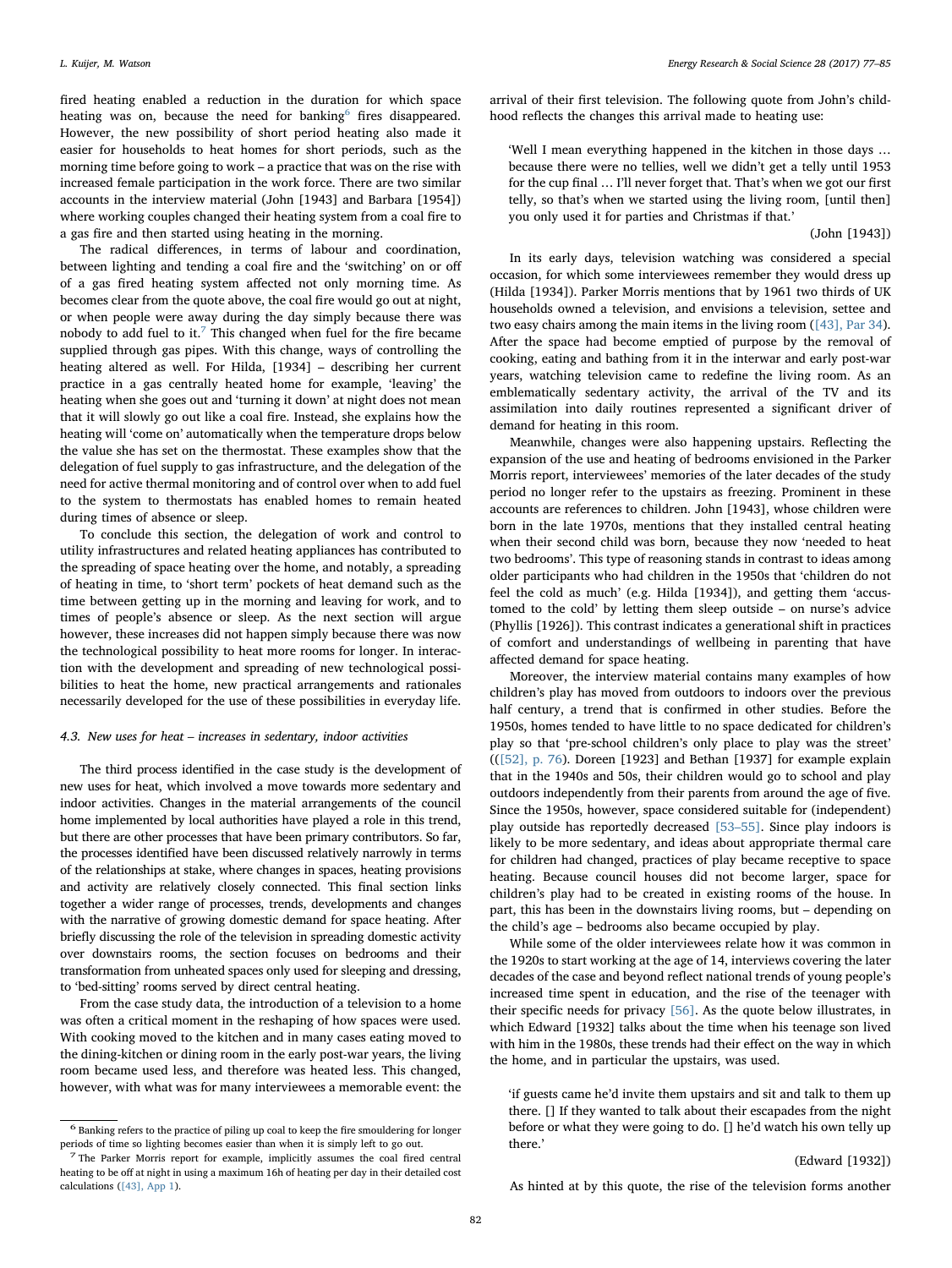development that is interlinked in the mesh of related changes that have fuelled a spreading of demand for domestic space heating to upstairs bedrooms. This role isn't limited to their direct role in the rise and use of bed-sitting rooms $^8$  $^8$ ; a study by Willmott et al. [\[57\]](#page-8-3) into life on a London estate in the 1950s mentions the aim of keeping children 'off the streets' (p. 143) as a rationale for acquiring a television.

So, when relating demand for domestic heating to changing patterns of domestic practice, the partly co-evolving trends of increased time spent on homework and study by young people, television watching and declining outdoor play emerge as key dynamics that link trends in national policy, technology development and collective norms of good parenting to domestic energy demand. More specifically, what binds these trends in their link to domestic energy demand is their contribution to the process of generating new uses of heat – which together created fertile ground for gas central heating to become a success – through a move towards more sedentary, indoor activities.

# <span id="page-6-0"></span>4.4. Implications for contemporary energy policy

Although focusing on a specific geographic locale, house type, and time period, identifying these historic processes has implications for understanding broader, contemporary dynamics related to domestic energy demand, and therefore for shaping contemporary energy policy. Developments like the shift from solid fuel to gas fired heating, increases in time spent in education and on television watching, decreased outdoor independence of young people, increased women's employment and the rise of teenagers are not restricted to Stocksbridge, and can be assumed to have contributed to rising levels of demand for heat in other contexts.

More generally, highlighting the relation between changing spatiotemporal patterns of domestic life and levels of domestic demand for heating reveals a blind spot in the sorts of policies aimed at reducing the energy demands of space heating highlighted in the introduction. UK energy policies, and this is symptomatic for similar policies on EU [\[58\]](#page-8-4) and international levels [\[1\],](#page-7-0) are largely reliant on increasing the efficiency of the technical delivery of heat, while their conceptualisation of demand remains limited to thermostat settings. Acknowledging the relevance of these patterns for shaping levels of energy demand implies further research into contemporary dynamics. The case study provides some indications as to where potential for policy interventions may then lie.

For example, our material indicates that most interviewees do not routinely heat their bedrooms. Out of the seven interviewees with whom contemporary central heating systems and their use was discussed, four would have the heating off in their bedrooms permanently and six did not tend to routinely heat their bedrooms during the night. Two interviewees (Beryl [1948] and Barbara [1954]) even complain that when using central heating, their bedrooms can get too hot for sleeping, reflecting the idea expressed by Edward [1932] that 'it's healthier to have clean, fresh air upstairs'. John [1943] is an exception here. His family was the only one in the sample using central heating throughout the house and day/night. His remark that 'people don't wear pyjamas these days, I mean, we don't' illustrates that heated bedrooms have become assimilated in the family's ways of dressing and assumptions about normal living.

Although not common in our sample, this practice of sleeping-in-aheated-space is assumed and encouraged in various contemporary professional standards and recommendations. For example, the European Commission's eco label Energy Star® accepts a default setting of up to 16.7 °C for the 'sleep' setting in its requirements for programmable thermostats [\[59\]](#page-8-5). And the UK's National Health Services 'Keep warm, keep well' campaign [\[60\]](#page-8-6) recommends that specific vulnerable

groups, including everyone over 65 years old, keeps their bedroom at 18 °C all night, while their 'Healthy sleep tips for children' even recommend bedroom temperatures between 18 and 24 °C [\[61\]](#page-8-7). There are, however, others who argue that sleeping in a heated space might have negative impacts. McAllister et al. [\[62\]](#page-8-8) for example, list a reduction in the variability of ambient temperatures as one of the contributors to the obesity epidemic, and Nicol and Humphreys [\[63\]](#page-8-9) argue for widening the range of temperature standards more generally.

Further research is needed to assess the current use, or non-use of heating in bedrooms, but our findings, worryingly, indicate that there is still potential for demand for domestic heating to increase from its current levels, and that national health policy is promoting a move towards filling it. And sleeping is not the only practice which is currently undergoing change in concert with changing demands for heat. Strengers et al. [\[64\]](#page-8-10) identify an increasing use of mechanized climate control as part of pet care, while increased home working [\[65\]](#page-8-11) also clearly has implications for heat demand at home.

In addition to pointing to particular areas for further research, the explanation for historic increases in domestic demand for space heating offered in this paper implies interventions beyond heating technologies and practices. Examples, building on the assumption that sleeping-in-aheated-space is emerging, might be to slow and reverse cultural changes towards heated sleeping, such as through funding further research into the benefits of naturally fluctuating temperatures for healthy individuals. Beyond the topic of sleeping, another example of a 'demand-side' measure could be to combine forces with initiatives that aim to increase the time children spend playing outdoors (e.g. the National Trust's 'Wild Network'). Further research in this area could for example explore such historic patterns regarding demand for cooling, diversity between households regarding these patterns, and the role of processes of retrofit and adaptation in relation to spatio-temporal patterns of demand for heat.

## 5. Conclusions

The research underlying this paper set out to gain insight into the processes by which demand for domestic heating changed over time. Analysis of changes in housing design, heating provisions and patterns of domestic practice in seven council estates successively built between 1920 and 1970 in a Northern English town identified three key interacting processes that played out through a series of iterative cycles of co-evolving housing circumstances and patterns of living, and progressively contributed to a spread in demand for heat over domestic space and time. These processes can be summarized as: 1) materializations of ideals of separating domestic activities; 2) the delegation of work and control to infrastructures and appliances; and 3) the emergence of new uses for heat following from a shift towards more sedentary, indoor activities.

In light of the need for large scale reductions, more radical, effective measures to address levels of domestic demand for heating (or cooling) are likely to be required. From this account we learn that which parts of the home are heated (or cooled) when matters for levels of demand, and that how much of the home is heated for what parts of the day changes over time. It also becomes clear that various areas of policy – not just energy policy – have had an impact on how these spatio-temporal patterns of demand for heat changed. This insight reveals opportunities for energy policy to collaborate with other policy areas.

Moreover, our material, and related work indicate that not all homes are fully heated all of the time, but that various developments, in health policy, practices of pet care, but also the implementation of heat pumps (currently promoted as one of the main means to reduce demand) might be pushing demand for heat to spread further [\[67\]](#page-8-12). Recognizing such developments at their onset might help to prevent a ratcheting – as Shove [\[66\]](#page-8-13) refers to it, of increasing standards of comfort in the home that are difficult to undo once they become embedded and materialised in socio-technical fabrics.

<span id="page-6-1"></span><sup>8</sup> By the turn of the century, 63% of British youngsters had a television set in their bedroom [\(\[44\], p. 21](#page-7-38)).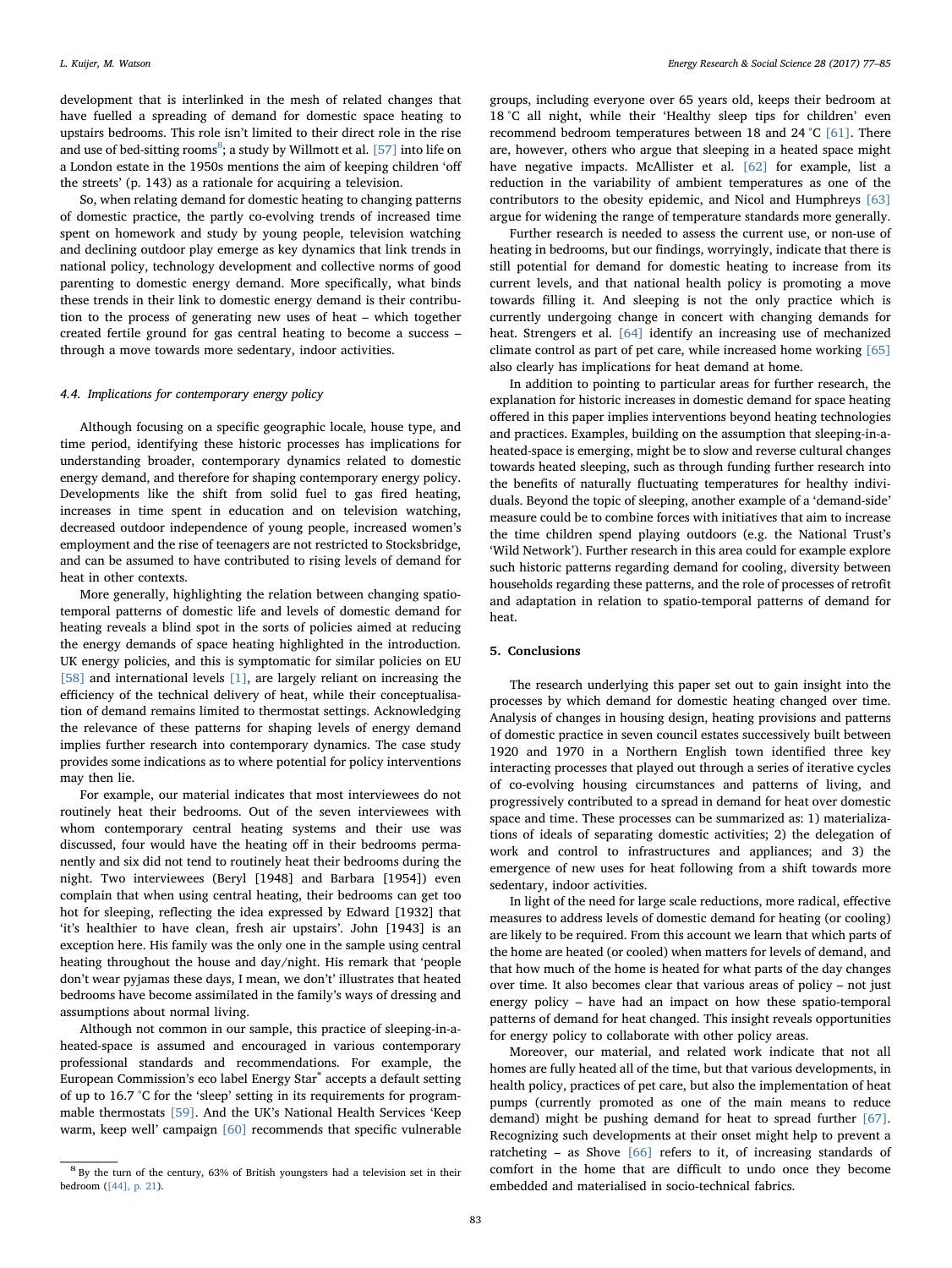Moving from implications for policy to energy research, the particular approach taken in the study sheds new light on the merits and limitations of related work on understanding domestic energy demand. The distinctive historical approach taken has enabled a focus on longitudinal change which has foregrounded the specific materiality and spaces of the home as a significant participant in the dynamics of everyday practices, in concert with changes in appliances, infrastructures of supply, and changes to practices in other fields of life, such as children's outdoor play. Moreover, the case study fully implemented the idea that 'demand is an outcome of what energy is for' [\[33\].](#page-7-23) It therefore goes beyond a focus on heating technologies themselves, and beyond those practices involving direct engagement with them, neither does it centralize notions of service such as comfort. Instead, it explores how demand for heat is implicated in 'the array of interwoven social practices' [\[33\]](#page-7-23) that make up domestic life. As a consequence, there is direct engagement with ideas of 'the good life' that circulate in society, forwarding sensitive tensions such as those between health and energy, implicating non-energy policy (see also Strengers and Maller [\[46\]](#page-7-34) for a discussion about such tensions regarding cooling), new insight into how current expected levels of demand for domestic heating came to be, accompanied by new avenues for change, namely by curbing or reducing the spatio-temporal spread of demand for heat in the home.

# Acknowledgements

We would like to thank all our interview participants, the Stocksbridge and District History Society and the Sheffield Archives for their invaluable support in conducting the case study. Further, we would like to thank Yolande Strengers, Rachel Macrorie, Martin Green and six anonymous reviewers for their valuable comments and suggestions, as well as all members of the DEMAND Centre, in particular Elizabeth Shove, Nicola Spurling, Frank Trentmann, and Anna Carlsson-Hysslop for their contributions in developing this work.

This work was supported by the Engineering and Physical Sciences Research Council [grant number EP/K011723/1] as part of the RCUK Energy Programme and by EDF as part of the R & D ECL-EER Programme.

# References

- <span id="page-7-0"></span>[1] [IEA, World Energy Outlook, OECD/IEA, Paris, France, 2016.](http://refhub.elsevier.com/S2214-6296(17)30104-4/sbref0005)
- <span id="page-7-1"></span>[2] IEA, Energy-effi[cient buildings: heating and cooling, Technology Roadmap, IEA](http://refhub.elsevier.com/S2214-6296(17)30104-4/sbref0010) [Sustainable Energy Policy and Technology directorate, 2011.](http://refhub.elsevier.com/S2214-6296(17)30104-4/sbref0010)
- <span id="page-7-2"></span>[3] Leonard Brookes, Energy effi[ciency fallacies revisited, Energy Policy 28 \(6\) \(2000\)](http://refhub.elsevier.com/S2214-6296(17)30104-4/sbref0015) 355–[366.](http://refhub.elsevier.com/S2214-6296(17)30104-4/sbref0015)
- [4] [Edgar G. Hertwich, Consumption and the rebound e](http://refhub.elsevier.com/S2214-6296(17)30104-4/sbref0020)ffect; An industrial ecology [perspective, J. Ind. Ecol. 9 \(1](http://refhub.elsevier.com/S2214-6296(17)30104-4/sbref0020)–2) (2005) 85–98.
- [5] Steve Sorrell, Jevons' [Paradox revisited: the evidence for back](http://refhub.elsevier.com/S2214-6296(17)30104-4/sbref0025)fire from improved energy effi[ciency, Energy Policy 37 \(4\) \(2009\) 1456](http://refhub.elsevier.com/S2214-6296(17)30104-4/sbref0025)–1469.
- <span id="page-7-3"></span>[6] Elizabeth Shove, Effi[ciency and consumption: technology and practice, Energy](http://refhub.elsevier.com/S2214-6296(17)30104-4/sbref0030) [Environ. 15 \(6\) \(2004\) 1053](http://refhub.elsevier.com/S2214-6296(17)30104-4/sbref0030)–1065.
- <span id="page-7-19"></span>[7] [Heather Chappells, Elizabeth Shove, Debating the future of comfort: environmental](http://refhub.elsevier.com/S2214-6296(17)30104-4/sbref0035) [sustainability, energy consumption and the indoor environment, Build. Res. Inf. 33](http://refhub.elsevier.com/S2214-6296(17)30104-4/sbref0035)  $(1)$   $(2005)$   $32-40$ .
- <span id="page-7-4"></span>[8] [Hermann Muthesius, The English House \(Janet Seligman, Trans.\), in: Dennis Sharpe](http://refhub.elsevier.com/S2214-6296(17)30104-4/sbref0040) [\(Ed.\), Crosby Lockwood Staples, London, 1979, p. 17.](http://refhub.elsevier.com/S2214-6296(17)30104-4/sbref0040)
- <span id="page-7-5"></span>[9] [Alison Ravetz, Richard Turkington, The Place of Home: English Domestic](http://refhub.elsevier.com/S2214-6296(17)30104-4/sbref0045) Environments, 1914–[2000 vol. 16, Taylor & Francis, 1995.](http://refhub.elsevier.com/S2214-6296(17)30104-4/sbref0045)
- <span id="page-7-6"></span>[10] [Jason Palmer, Ian Cooper, United Kingdom Housing Energy Fact File 2013,](http://refhub.elsevier.com/S2214-6296(17)30104-4/sbref0050) [Department of Energy and Climate Change, London, 2013URN D 13.](http://refhub.elsevier.com/S2214-6296(17)30104-4/sbref0050)
- <span id="page-7-7"></span>[11] [DECC, Historical Coal Data: Coal Availability and Consumption, 1853 to 2014, in](http://refhub.elsevier.com/S2214-6296(17)30104-4/sbref0055) [Coal Statistics, Department of Energy and Climate Change, 2015Accessed April](http://refhub.elsevier.com/S2214-6296(17)30104-4/sbref0055) [2016.](http://refhub.elsevier.com/S2214-6296(17)30104-4/sbref0055)
- <span id="page-7-8"></span>[12] [ETI, Smart systems and heat: decarbonising heat for UK homes, An Insights Report](http://refhub.elsevier.com/S2214-6296(17)30104-4/sbref0060) [by the Energy Technologies Institute, Energy Technologies Institute, Birmingham,](http://refhub.elsevier.com/S2214-6296(17)30104-4/sbref0060) [2015.](http://refhub.elsevier.com/S2214-6296(17)30104-4/sbref0060)
- <span id="page-7-9"></span>[13] [Climate Change Act, \(c.27\), The Stationary O](http://refhub.elsevier.com/S2214-6296(17)30104-4/sbref0065)ffice, London, 2008.
- <span id="page-7-10"></span>[14] N. Eyre, P. Baruah, Uncertainties in future energy demand in UK residential heating, Energy Policy 87 (2015) 641–653, [http://doi.org/10.1016/j.enpol.2014.](http://doi.org/10.1016/j.enpol.2014.12.030) [12.030.](http://doi.org/10.1016/j.enpol.2014.12.030)
- <span id="page-7-11"></span>[15] [DECC, The Future of Heating: Meeting the Challenge, in: Department of Energy and](http://refhub.elsevier.com/S2214-6296(17)30104-4/sbref0075) [Climate Change Heat Strategy Team \(Ed.\), Department of Energy and Climate](http://refhub.elsevier.com/S2214-6296(17)30104-4/sbref0075) [Change, London, 2013.](http://refhub.elsevier.com/S2214-6296(17)30104-4/sbref0075)
- <span id="page-7-12"></span>[16] [CCC, Sectoral Scenarios for the Fifth Carbon Budget, Committee on Climate Change,](http://refhub.elsevier.com/S2214-6296(17)30104-4/sbref0080) [London, 2015.](http://refhub.elsevier.com/S2214-6296(17)30104-4/sbref0080)
- <span id="page-7-13"></span>[17] [Andrew Drury, Housing space standards, A Report by HATC Ltd for the Greater](http://refhub.elsevier.com/S2214-6296(17)30104-4/sbref0085) [London Authority, \(2006\).](http://refhub.elsevier.com/S2214-6296(17)30104-4/sbref0085)
- [18] Rebecca [Robert-Hughes, Will Fox, Anna Scott-Marshall, The Case for Space: The](http://refhub.elsevier.com/S2214-6296(17)30104-4/sbref0090) Size of England'[s New Homes, RIBA, 2011.](http://refhub.elsevier.com/S2214-6296(17)30104-4/sbref0090)
- <span id="page-7-14"></span>[19] A. Evans, O. Hartwich, Unaff[ordable housing, Policy Exch. 5 \(2005\) 21](http://refhub.elsevier.com/S2214-6296(17)30104-4/sbref0095)–36.
- <span id="page-7-15"></span>[20] [Michelle Shipworth, Thermostat settings in English Houses: no evidence of change](http://refhub.elsevier.com/S2214-6296(17)30104-4/sbref0100) [between 1984 and 2007, Build. Environ. 46 \(3\) \(2011\) 635](http://refhub.elsevier.com/S2214-6296(17)30104-4/sbref0100)–642.
- <span id="page-7-16"></span>[21] [Paul Rutter, James Keirstead, A brief history and the possible future of urban energy](http://refhub.elsevier.com/S2214-6296(17)30104-4/sbref0105) [systems, Energy Policy 50 \(2012\) 72](http://refhub.elsevier.com/S2214-6296(17)30104-4/sbref0105)–80.
- [22] [Roger Fouquet, Peter J.G. Pearson, Past and prospective energy transitions: insights](http://refhub.elsevier.com/S2214-6296(17)30104-4/sbref0110) [from history, Energy Policy 50 \(2012\) 1](http://refhub.elsevier.com/S2214-6296(17)30104-4/sbref0110)–7.
- <span id="page-7-17"></span>[23] [Frank W. Geels, Technological transitions as evolutionary recon](http://refhub.elsevier.com/S2214-6296(17)30104-4/sbref0115)figuration pro[cesses: a multi-level perspective and a case-study, Res. Policy 31 \(8\) \(2002\)](http://refhub.elsevier.com/S2214-6296(17)30104-4/sbref0115) 1257–[1274.](http://refhub.elsevier.com/S2214-6296(17)30104-4/sbref0115)
- [24] [Bruno Turnheim, Frank W. Geels, Regime destabilisation as the](http://refhub.elsevier.com/S2214-6296(17)30104-4/sbref0120) flipside of energy [transitions: lessons from the history of the British coal industry \(1913](http://refhub.elsevier.com/S2214-6296(17)30104-4/sbref0120)–1997), [Energy Policy 50 \(2012\) 35](http://refhub.elsevier.com/S2214-6296(17)30104-4/sbref0120)–49.
- <span id="page-7-18"></span>[25] [Charlie Wilson, Up-scaling, formative phases, and learning in the historical](http://refhub.elsevier.com/S2214-6296(17)30104-4/sbref0125) diff[usion of energy technologies, Energy Policy 50 \(2012\) 81](http://refhub.elsevier.com/S2214-6296(17)30104-4/sbref0125)–94.
- [26] [Elizabeth Shove, Heather Chappells, Loren Lutzenhiser, Bruce Hackett, Comfort in a](http://refhub.elsevier.com/S2214-6296(17)30104-4/sbref0130) [Lower Carbon Society, \(2008\).](http://refhub.elsevier.com/S2214-6296(17)30104-4/sbref0130)
- [27] [Elizabeth Shove, Comfort cleanliness and convenience: the social organisation of](http://refhub.elsevier.com/S2214-6296(17)30104-4/sbref0135) [normality, New Technologies/New Cultures Series, Paperback edition ed., Berg.](http://refhub.elsevier.com/S2214-6296(17)30104-4/sbref0135) [Reprint, Paperback 2004, Oxford, 2003.](http://refhub.elsevier.com/S2214-6296(17)30104-4/sbref0135)
- <span id="page-7-20"></span>[28] [Kirsten Gram-Hanssen, Residential heat comfort practices: understanding users,](http://refhub.elsevier.com/S2214-6296(17)30104-4/sbref0140) [Build. Res. Inf. 38 \(2\) \(2010\) 175](http://refhub.elsevier.com/S2214-6296(17)30104-4/sbref0140)–186.
- [29] [Sarah Royston, Dragon-breath and snow-melt: know-how, experience and heat](http://refhub.elsevier.com/S2214-6296(17)30104-4/sbref0145) fl[ows in the home, Energy Res. Soc. Sci. 2 \(2014\) 148](http://refhub.elsevier.com/S2214-6296(17)30104-4/sbref0145)–158.
- [30] [Russell Hitchings, Rosie Day, How older people relate to the private winter warmth](http://refhub.elsevier.com/S2214-6296(17)30104-4/sbref0150) [practices of their peers and why we should be interested, Environ. Plan.-Part A 43](http://refhub.elsevier.com/S2214-6296(17)30104-4/sbref0150) [\(10\) \(2011\) 2452.](http://refhub.elsevier.com/S2214-6296(17)30104-4/sbref0150)
- <span id="page-7-21"></span>[31] [Tanja Winther, Harold Wilhite, An analysis of the household energy rebound e](http://refhub.elsevier.com/S2214-6296(17)30104-4/sbref0155)ffect [from a practice perspective: spatial and temporal dimensions, Energy E](http://refhub.elsevier.com/S2214-6296(17)30104-4/sbref0155)ffic. 8 (3) [\(2015\) 595](http://refhub.elsevier.com/S2214-6296(17)30104-4/sbref0155)–607.
- <span id="page-7-22"></span>[32] [Jenny Rinkinen, Mikko Jalas, Moving home: houses, new occupants and the](http://refhub.elsevier.com/S2214-6296(17)30104-4/sbref0160) [formation of heating practices, Build. Res. Inf. \(2016\) 1](http://refhub.elsevier.com/S2214-6296(17)30104-4/sbref0160)–10.
- <span id="page-7-23"></span>[33] Gordon [Walker, The dynamics of energy demand: change, rhythm and synchroni](http://refhub.elsevier.com/S2214-6296(17)30104-4/sbref0165)[city, Energy Res. Soc. Sci. 1 \(2014\) 49](http://refhub.elsevier.com/S2214-6296(17)30104-4/sbref0165)–55.
- <span id="page-7-24"></span>[34] [E. Shove, et al., Conceptualizing connections: Energy demand, infrastructures and](http://refhub.elsevier.com/S2214-6296(17)30104-4/sbref0170) [social practices, Eur. J. Soc. Theory 18 \(3\) \(2015\) 274](http://refhub.elsevier.com/S2214-6296(17)30104-4/sbref0170)–287.
- <span id="page-7-25"></span>[35] [Richard F. Hirsh, Christopher F. Jones, History](http://refhub.elsevier.com/S2214-6296(17)30104-4/sbref0175)'s contributions to energy research [and policy, Energy Res. Soc. Sci. 1 \(2014\) 106](http://refhub.elsevier.com/S2214-6296(17)30104-4/sbref0175)–111.
- <span id="page-7-26"></span>[36] [Noel Castree, The epistemology of particulars: human geography, case studies and](http://refhub.elsevier.com/S2214-6296(17)30104-4/sbref0180) 'context'[, Geoforum \(2005\) 541](http://refhub.elsevier.com/S2214-6296(17)30104-4/sbref0180)–544.
- <span id="page-7-27"></span>[37] [Alison Ravetz, Council Housing and Culture: The History of a Social Experiment,](http://refhub.elsevier.com/S2214-6296(17)30104-4/sbref0185) [Routledge, 2003.](http://refhub.elsevier.com/S2214-6296(17)30104-4/sbref0185)
- <span id="page-7-28"></span>[38] [John Burnett, A Social History of Housing, 1815](http://refhub.elsevier.com/S2214-6296(17)30104-4/sbref0190)–1985, second edition, Methuen, [London and New York, 1986.](http://refhub.elsevier.com/S2214-6296(17)30104-4/sbref0190)
- <span id="page-7-29"></span>[39] Census, Census 1971, in: UK Dataservice (Ed.), 1971 [http://casweb.ukdataservice.](http://casweb.ukdataservice.ac.uk/1971/step2.cfm) [ac.uk/1971/step2.cfm](http://casweb.ukdataservice.ac.uk/1971/step2.cfm).
- [40] Stocksbridge and District History Society. Stocksbridge Area. Archives nd 9–5- 2016]; Available from: <http://www.stocksbridgehs.co.uk/archive/stocksbridge/>.
- <span id="page-7-30"></span>[41] [Tudor Walters Committee, Report of the Committee Appointed by the President of](http://refhub.elsevier.com/S2214-6296(17)30104-4/sbref0205) [the LGB and the Secretary for Scotland to Consider Questions of Building](http://refhub.elsevier.com/S2214-6296(17)30104-4/sbref0205) [Construction in Connection with the Provision of Dwellings for the Working Classes](http://refhub.elsevier.com/S2214-6296(17)30104-4/sbref0205) [in England and Wales and Scotland, in: Local Government Boards for England and](http://refhub.elsevier.com/S2214-6296(17)30104-4/sbref0205) [Scotland and Wales \(Ed.\), HM Stationary O](http://refhub.elsevier.com/S2214-6296(17)30104-4/sbref0205)ffice, London, 1918.
- <span id="page-7-31"></span>[42] [Dudley Committee, Design of Dwellings, in: Ministry of Health \(Ed.\), HM Stationary](http://refhub.elsevier.com/S2214-6296(17)30104-4/sbref0210) Offi[ce, London, 1944.](http://refhub.elsevier.com/S2214-6296(17)30104-4/sbref0210)
- <span id="page-7-32"></span>[43] [Parker Morris Committee, Homes for Today and Tomorrow, in: Ministry of Housing](http://refhub.elsevier.com/S2214-6296(17)30104-4/sbref0215) [and Local Government \(Ed.\), HM Stationary O](http://refhub.elsevier.com/S2214-6296(17)30104-4/sbref0215)ffice, London, 1961.
- <span id="page-7-38"></span>[44] [Sonia Livingstone, Moira Bovill, Young People, New Media: Summary Report of the](http://refhub.elsevier.com/S2214-6296(17)30104-4/sbref0220) [Research Project Children, Young People and the Changing Media Environment,](http://refhub.elsevier.com/S2214-6296(17)30104-4/sbref0220) [London School of Economics, London, 2001.](http://refhub.elsevier.com/S2214-6296(17)30104-4/sbref0220)
- <span id="page-7-33"></span>[45] [Fern Ingersoll, Jasper Ingersoll, Both a borrower and a lender be: ethnography, oral](http://refhub.elsevier.com/S2214-6296(17)30104-4/sbref0225) [history, and grounded theory, Oral Hist. Rev. 15 \(1\) \(1987\) 81](http://refhub.elsevier.com/S2214-6296(17)30104-4/sbref0225)–102.
- <span id="page-7-34"></span>[46] [Yolande Strengers, Cecily Maller, Integrating health, housing and energy policies:](http://refhub.elsevier.com/S2214-6296(17)30104-4/sbref0230) [social practices of cooling, Build. Res. Inf. 39 \(2\) \(2011\) 154](http://refhub.elsevier.com/S2214-6296(17)30104-4/sbref0230)–168.
- [47] Anna Carlsson-Hyslop, Past management of energy demand: promotion and adoption of electric heating in Britain 1945–1964, Environ. Hist. 22 (1) (2016) 75–102, [http://dx.doi.org/10.3197/096734016X14497391602242.](http://dx.doi.org/10.3197/096734016X14497391602242)
- [48] [Charlotte Johnson, District heating as heterotopia: tracing the social contract](http://refhub.elsevier.com/S2214-6296(17)30104-4/sbref0240) [through domestic energy infrastructure in Pimlico, London, Econ. Anthropol. 3 \(1\)](http://refhub.elsevier.com/S2214-6296(17)30104-4/sbref0240) [\(2016\) 94](http://refhub.elsevier.com/S2214-6296(17)30104-4/sbref0240)–105.
- <span id="page-7-35"></span>[49] H. [Bradbury, G.C. Knowles, P.S. Scho](http://refhub.elsevier.com/S2214-6296(17)30104-4/sbref0245)field, S. Slater, Sheffield Archives CA60/9/20/ [6 Correspondence and papers including details of types and lay-out of houses,](http://refhub.elsevier.com/S2214-6296(17)30104-4/sbref0245) [\(1945\).](http://refhub.elsevier.com/S2214-6296(17)30104-4/sbref0245)
- <span id="page-7-36"></span>[50] [Bruno Latour, Where are the missing masses? The sociology of a few mundane](http://refhub.elsevier.com/S2214-6296(17)30104-4/sbref0250) [artifacts, in: Wiebe E. Bijker, J. Law \(Eds.\), Shaping Technology/Building Society:](http://refhub.elsevier.com/S2214-6296(17)30104-4/sbref0250) [Studies in Sociotechnical Change, The MIT Press, Cambridge, 1992, pp. 225](http://refhub.elsevier.com/S2214-6296(17)30104-4/sbref0250)–258.
- <span id="page-7-37"></span>[51] [Ruth Schwartz Cowan, A case study of technology and social change: the washing](http://refhub.elsevier.com/S2214-6296(17)30104-4/sbref0255) [machine and the working wife, in: Mary Hartman, Lois Banner \(Eds.\), Clio](http://refhub.elsevier.com/S2214-6296(17)30104-4/sbref0255)'s [Consciousness Raised: New Perspectives on the History of Women, Harper & Row,](http://refhub.elsevier.com/S2214-6296(17)30104-4/sbref0255) [New York, 1974, pp. 245](http://refhub.elsevier.com/S2214-6296(17)30104-4/sbref0255)–253.